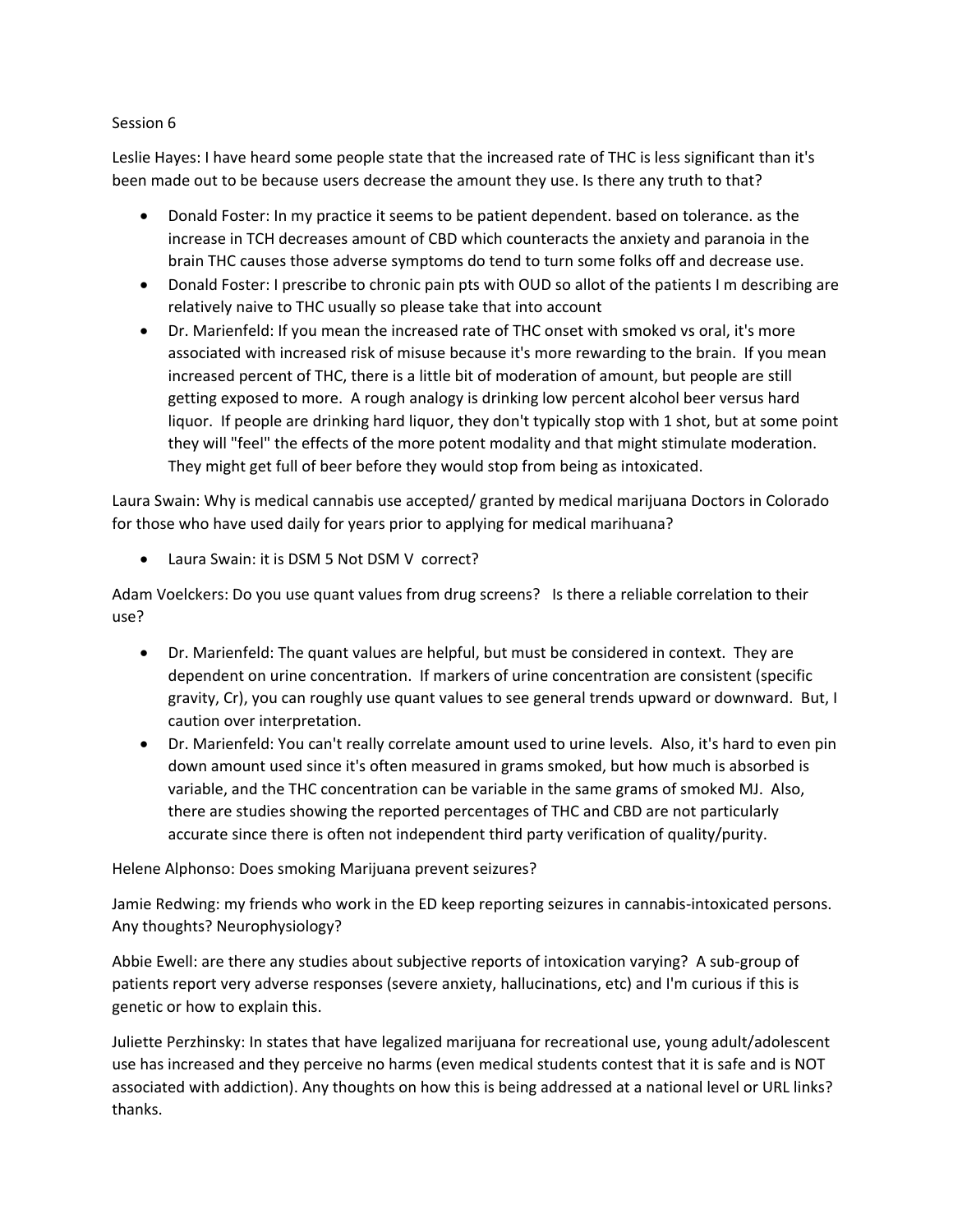Leslie Hayes: What is the reason we have switched from calling it marijuana to calling it cannabis?

- Adam Lake: i think just that cannabis is more accurate, as it is the species
- Leslie Hayes: Thanks!
- Dr. Marienfeld: Yes, it's the cannabis species. And, the term marijuana has some racist origins that are problematic. https://www.theguardian.com/society/2018/jan/29/marijuana-namecannabis-racism
- Leslie Hayes: Interesting. Thank you.
- Bill Walsh: Honestly, it was because Marijuanna is a Spanish word, which was used to stigmatize the drug as "foreign" in the 30s. We see this as racist and non-medical now.

Mary Chima: how about delta-8 THC, what role does it play here?

• Dr. Marienfeld: My understanding is that Delta-8 THC is psychoactive, but less potent. Usually when we are talking about THC, we are including all the psychoactive components of cannabis that include delta 8 and delta 9, though delta 9 is more famous.

Sadie Knott: Please comment on cannabinoid hyperemesis syndrome

- Stephenie Chiyomi Thurber: why is marijuana becoming legal in more states?
- Dr. Marienfeld: It exists and is bothersome for patients. The time-honored hot shower actually does seem to help. It can strike at any time, so when longstanding smokers dismiss cannabis as a potential cause because they've used it forever, you can educate them. Best treatment = cessation.

Stephen Gibert: How early is early?

• Dr. Marienfeld: Early exposure for cannabis - usually we are talking about 12-13 I believe since that is when we see most initial experimentation. It's rare in youth 11 and under (unless trauma, other unstable environments). In the US, we start seeing use around 12-13 and then increasing rates of use throughout teens. We get most of this data from the Monitoring the Future Study that surveys 8th, 10th, and 12th graders.

Bruce Burns: Non FDA approved choices? Mirtazapine?

Martha Arden: As MJ use becomes more common/legal, I wonder if the definitions of concerning use will come to resemble those for alcohol. I see many patients who smoke 10+ blunts per day but say they are functioning just fine and have no interest in cutting back. They sound like old-time "functional alcoholics.

Stephenie Chiyomi Thurber: why is marijuana becoming legalized in many states? It seems it will lead to serious problems, MVA, etc.

Bruce Burns: Specifically for the withdrawal rather than to increase success of continued abstinence.

Donald Foster: I have had some really good results with NAC with cannabis use disorder and treating psychosis 2/2 amphetamine use disorder anyone else have any clinical correlation. Unfortunately the studies and data isn't great right now.

Mary Chima: how about delta 8-thc, how does it play into all of this?